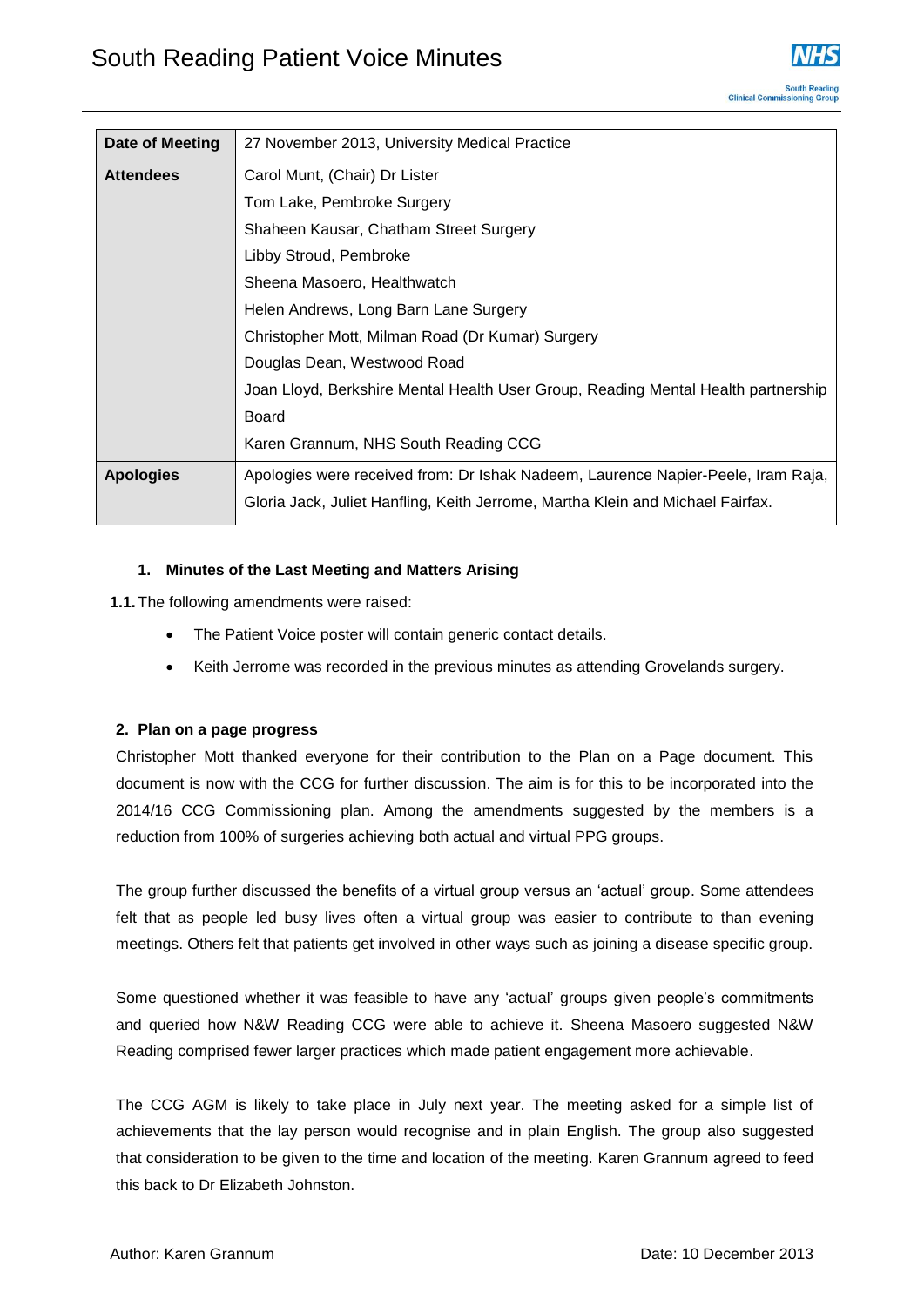**Action**: Karen Grannum to feedback AGM comments to Dr Elizabeth Johnston.

### **3. Channel of Communication**

Carol Munt introduced this item by describing the different patient engagement channels available: PALS/complaints, ICAS, MP as well as Healthwatch.

The members were asked to give their views on whether they understood the purpose and function of the Patient Voice and their contribution to it. The following are the responses from those present:

- The discussions are too detailed there is too much clinical information discussed and no strong link from the Patient Voice to the PPGs.
- Woolly it has no real aims, it is a chat club which disintegrates. There should be a specific project or aim for the group that is achievable. What are the real issues the group can discuss and influence e.g. number of flu jabs? The group should be driving through issues that will make things better for people, e.g. language is a huge issue.
- Unclear of the purpose of the group there should be space on the agenda to hear feedback from PPG groups in terms of healthcare. It needs a focus. The PPG groups are not functioning as well as they might, it is difficult to get people engaged particularly the ethnic community. The agenda is too full. There should be fewer subjects in more detail. It is difficult for people not fully engaged in the NHS to attend a group like this.
- Presentations are very interesting and have given an opportunity to build up a good knowledge and facilitated networking. All discussions have been useful. It could include minutes of other groups and localities.
- The group should try and develop its own expertise and maintain a 'register of interest'. This will help the group plan.
- Bewildered the group has gone way beyond what I thought it would be, covering issues at a much higher level e.g. CCG level and board meetings. There is too much information and it's a bit intimidating. The PPG group has come to a halt and there is apathy in the surgery to take it forward; if a patient is getting what they want the patient doesn't want to take it further.
- There have been good speakers earlier in the year e.g. NHS 111 and BHFT Community Services. It would be good to have something on the JSNA, stop smoking, ophthalmology, A&E, NHS social care/integration, PALS plus a defined election procedure [see attached document for a proposed work plan].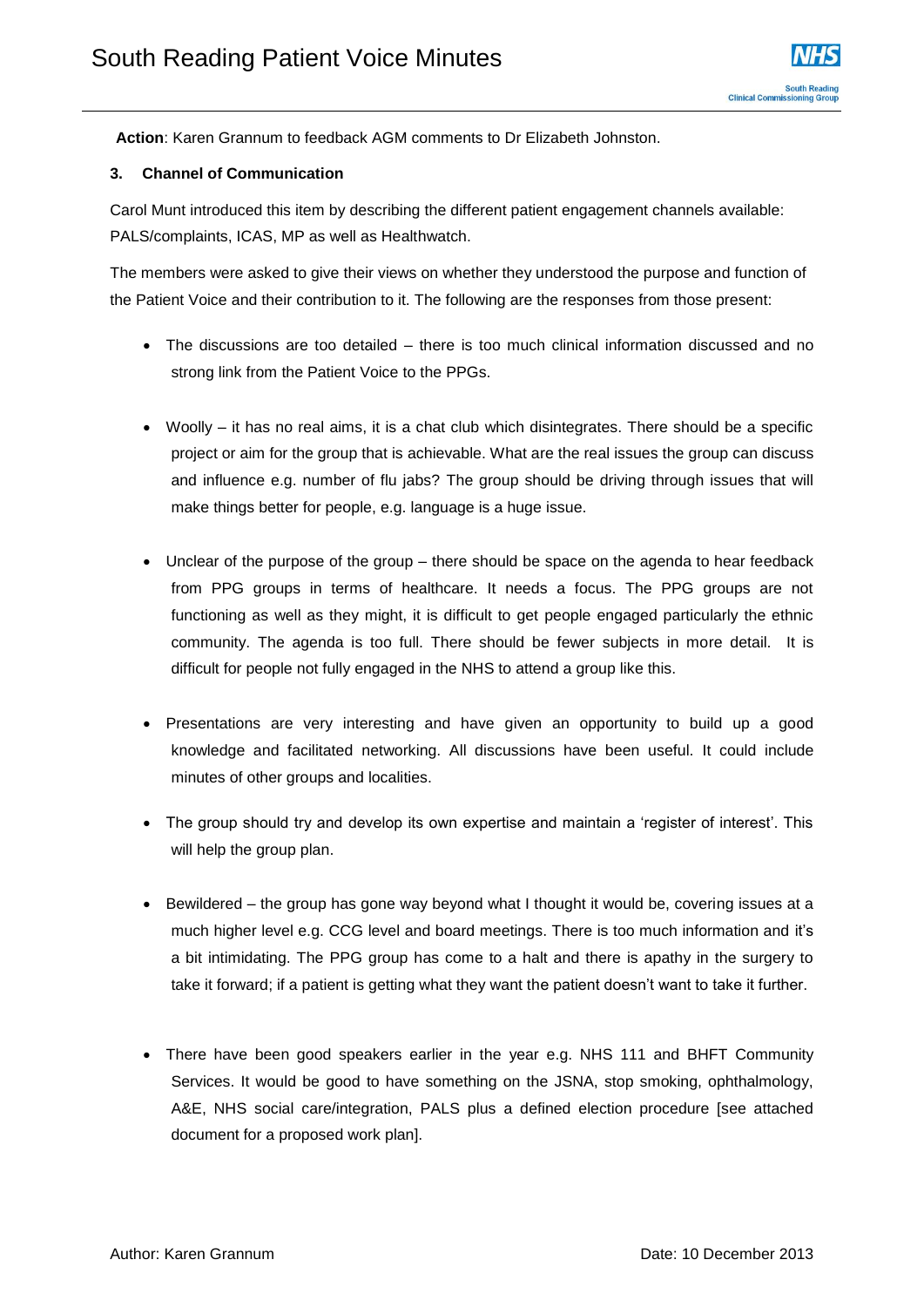- Still confused, but less confused that a few months ago. Not an expert but now able to answer other people's questions. The group has been valuable and a lot learned.
- The group started because there was little patient engagement and they needed to have a voice associated with the CCG. This is partly a method to engage with the commissioning body. GP lead commissioning is different from previous commissioning; patients are now much closer to what is going on. We have had to educate ourselves to get to the position we are in now, confident to know enough to make proper representation to the CCG. We now need to move outwards from the group.

Following this discussion, Carol Munt suggested the group agreed to think of ways to make South Reading Patient Voice more proactive.

## **4. Dates of future meetings and future speakers**

Carol Munt asked people to contact her if there are suggestions for future speakers.

The proposed dates of future meetings: 29 January (University Medical Practice) 26 February (University Medical Practice) 26 March (University Medical Practice) 30 April (TBC) 28 May (TBC) 25 June (TBC) 30 July (TBC) 24 September (TBC) 29 October (TBC) 26 November (TBC)

#### **5. Membership of other health organisations**

Carol Munt urged the group to attend other health meetings across Berkshire West; the group needs to be proactive. For example, Ed Donald (CEO at Royal Berkshire Hospital) and Julian Emms (CEO at Berkshire Healthcare Foundation Trust) both hold open public meetings.

Shaheen Kausar mentioned a Nepalese health event between 17-19 December. Further details are on the South Reading Patient Voice Website.

## **6. RNIB survey**

Carol Munt recommended the group look at the RNIB survey (link circulated to Patient Voice members before the meeting). Further details are South Reading Patient Voice website.